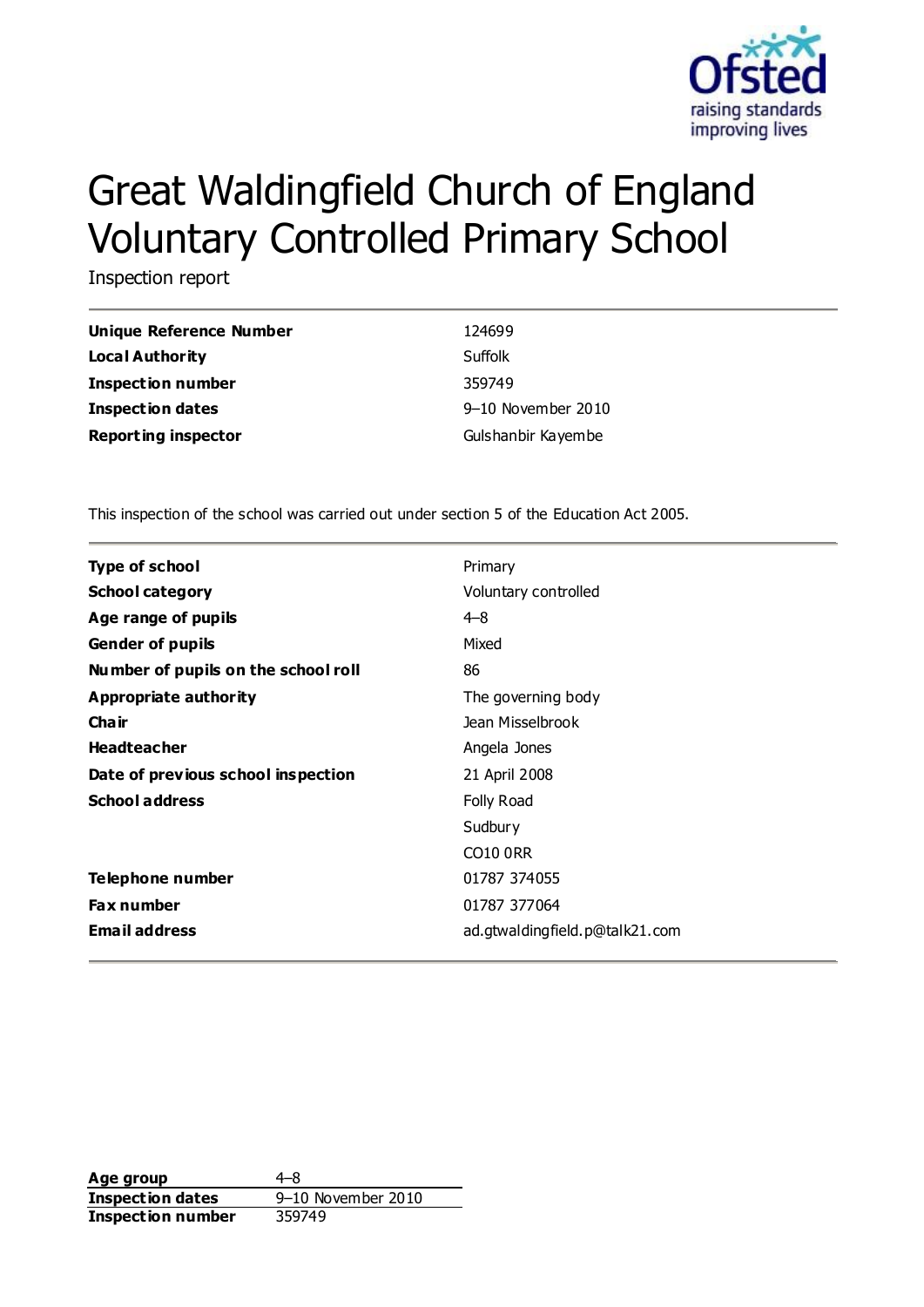The Office for Standards in Education, Children's Services and Skills (Ofsted) regulates and inspects to achieve excellence in the care of children and young people, and in education and skills for learners of all ages. It regulates and inspects childcare and children's social care, and inspects the Children and Family Court Advisory Support Service (Cafcass), schools, colleges, initial teacher training, work-based learning and skills training, adult and community learning, and education and training in prisons and other secure establishments. It assesses council children's services, and inspects services for looked after children, safeguarding and child protection.

Further copies of this report are obtainable from the school. Under the Education Act 2005, the school must provide a copy of this report free of charge to certain categories of people. A charge not exceeding the full cost of reproduction may be made for any other copies supplied.

If you would like a copy of this document in a different format, such as large print or Braille, please telephone 0300 1234 234, or email **[enquiries@ofsted.gov.uk](mailto:enquiries@ofsted.gov.uk)**.

You may copy all or parts of this document for non-commercial educational purposes, as long as you give details of the source and date of publication and do not alter the documentation in any way.

To receive regular email alerts about new publications, including survey reports and school inspection reports, please visit our website and go to 'Subscribe'.

Royal Exchange Buildings St Ann's Square Manchester M2 7LA T: 0300 1234 234 Textphone: 0161 618 8524 E: **[enquiries@ofsted.gov.uk](mailto:enquiries@ofsted.gov.uk)** W: **[www.ofsted.gov.uk](http://www.ofsted.gov.uk/)**

© Crown copyright 2010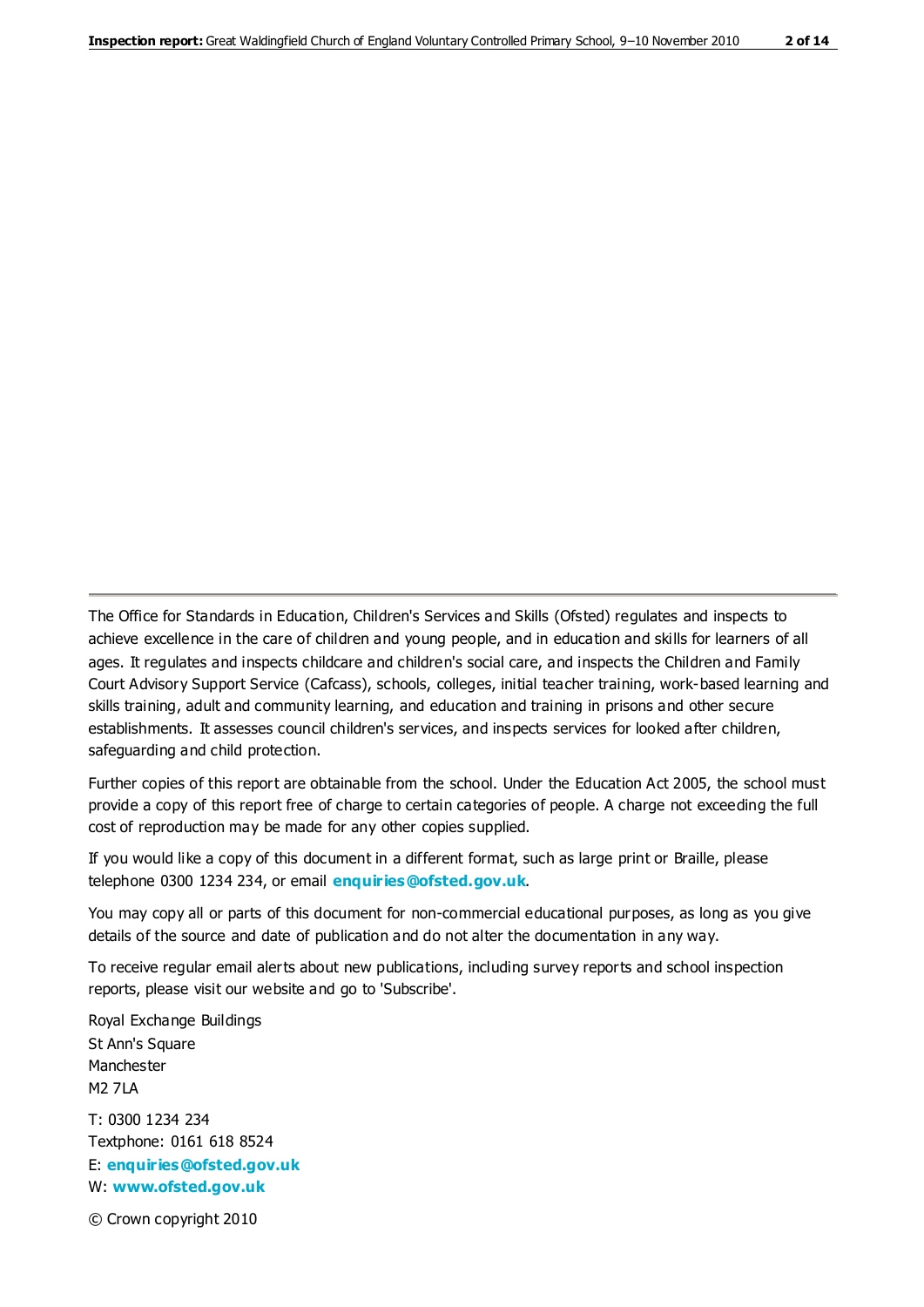# **Introduction**

This inspection was carried out by two additional inspectors. They made visits to eight lessons taught by four different teachers. Inspectors met with groups of pupils, governors and staff. They observed the school's work, and looked at documentation such as the school development plan, assessment records and safeguarding policies. They analysed completed questionnaires from staff and pupils, as well as 25 from parents and carers.

The inspection team reviewed many aspects of the school's work. It looked in detail at the following:

- How much progress do pupils, especially girls, make in mathematics?
- $\blacksquare$  How well do pupils in Key Stage 1, especially able pupils, build on the skills they learn in the Early Years Foundation Stage?
- How effectively is the school improving children's early skills in writing in the Early Years Foundation Stage?
- What is the quality of the school's analysis of its performance and, hence, the accuracy of its self-evaluation?

# **Information about the school**

This is a smaller than average primary school. Nearly all pupils are White British and none speaks English as an additional language. The proportion of pupils with special educational needs and/or disabilities varies from year to year. Currently it is below average, but last year it was higher. A higher than average proportion of pupils join the school part way through their primary school education. About 10% of pupils are known to be eligible for a free school meal, and this is below average. An independently run playgroup shares the school site, and this is subject to a separate inspection. The school is subject to a local reorganisation plan, within which it will continue to educate pupils until the end of Year 6 instead of Year 4. The school currently has Healthy School status, the Eco School Silver Award and the Activemark.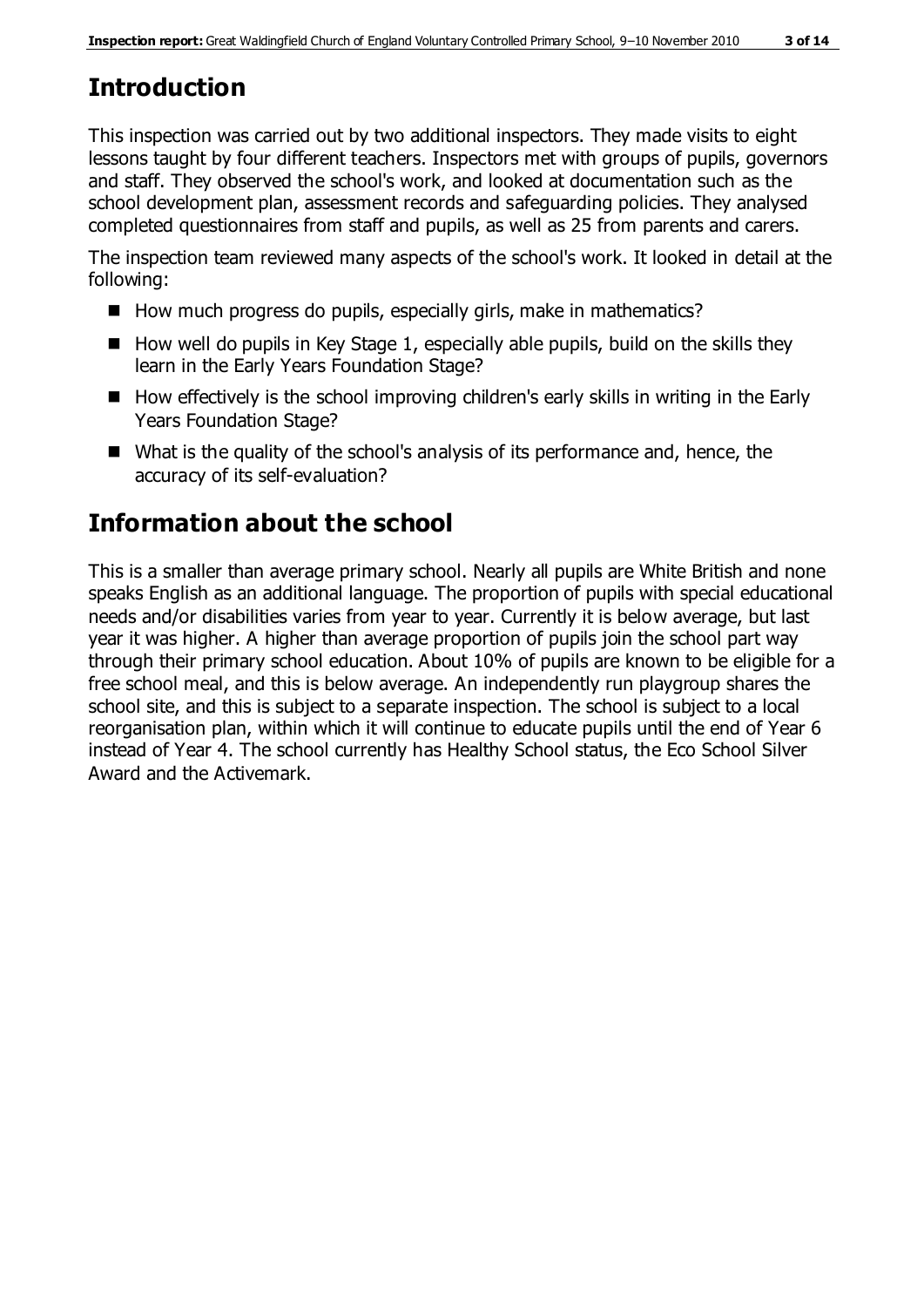# **Inspection judgements**

| Overall effectiveness: how good is the school?  | ∍                       |  |
|-------------------------------------------------|-------------------------|--|
| The school's capacity for sustained improvement | $\overline{\mathbf{2}}$ |  |

## **Main findings**

The school provides a good education for its pupils. A strong sense of community helps to nurture pupils' personal development and provide a safe and secure environment. Pupils make good progress in their learning because they are taught well and children in the Early Years Foundation Stage get a good start to their education.

Attainment has been improving at a good rate across all key stages over the last three years and is currently above average. Pupils make good progress in English and mathematics. Boys and girls make similar progress. Pupils in Key Stage 1 build on the skills they develop in the Reception class increasingly well. A themed approach to learning and practical methods, such as role play, helps to securely embed key skills especially in Year 1. However, there are times across both Key Stages 1 and 2 when work is not tailored tightly enough to the needs of individuals or groups of pupils. Sometimes, higher attainers are not stretched enough or middle attainers find work a little too difficult. This is because teachers do not always identify the learning outcomes they are looking for clearly enough to help them plan tasks and activities that fully meet pupils' individual needs. Oral feedback to pupils is often very good. Teachers and teaching as sistants monitor pupils as they work, usually intervening very effectively to move their learning on. However, written feedback is not as effective in identifying how well pupils have achieved and what they need to do next. As a result, pupils are not always clear about how to improve their work.

The school provides a wide range of enrichment and extra-curricular activities which support pupils' personal development and their learning. Pupils' good access to physical and sporting activities helps them to maintain a healthy lifestyle and to derive considerable enjoyment from keeping fit. They know how to stay safe and are very well looked after during the school day. Pupils make a good contribution to the school and wider community, for example by being Eco Warriors and looking after the school hens. These skills, together with the good progress they make in their learning, mean that pupils are well prepared for the next steps in education and later life.

The school is led well by the headteacher. She is well supported by the other senior leaders, who work actively with her to strengthen the school's provision. The governing body is supportive of the school but is not taking a strong enough role in monitoring its effectiveness. The school knows how good it is and, in particular, has a very clear picture of the strengths and weaknesses in teaching and learning. The self-evaluation of the school includes good analysis of performance data to help identify key priorities for improvement. Together with the success achieved in improving standards over the last three years, this means that the school has good capacity for further improvement.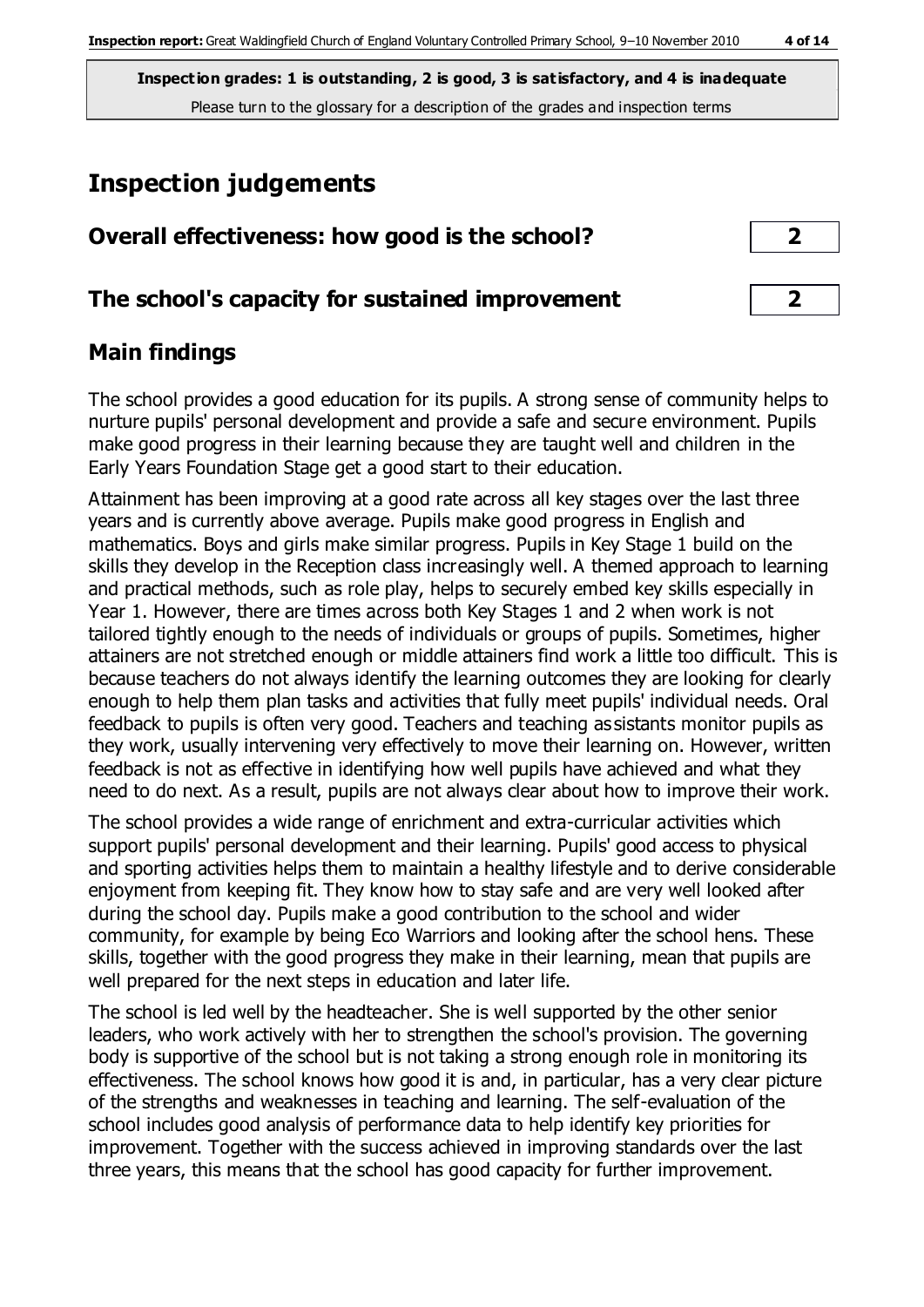## **What does the school need to do to improve further?**

- Ensure that all lessons have clear and sharply focused learning objectives in order to help teachers plan work that is well tailored to the needs of different groups of pupils.
- Ensure that written feedback to pupils always clearly shows them how well they are doing and what they need to do to make their work better.
- **Ensure that the governing body is more actively engaged in overseeing the work of** the school.

### **Outcomes for individuals and groups of pupils 2**

Pupils' achievement, taking into account their starting points, is good. Many make exceptionally good progress in reading and writing. For example, pupils in Years 3 and 4 made good progress in developing and extending their vocabulary to produce evocative writing about the First World War. They chose words well to produce vivid imagery. Pupils work well in lessons, maintaining a good focus. Their good behaviour supports learning well. Occasionally their attention strays during whole-class sessions, but teachers are good at keeping introductions short and brisk so as to maximise the time pupils have for being actively engaged in their learning. They develop good skills for independent learning, for example, Year 2 pupils researched information on Mercury using computers and books, and maturely noted key facts and points of interest. Girls sometimes lack confidence in their abilities and occasionally work more slowly, but teachers are aware of this issue and addressing it by providing additional support where necessary. Pupils with special educational needs and/or disabilities are well supported and make good progress. They make good improvements in their English in particular. The more-able pupils make good progress year on year as they move through the school.

Pupils develop good social skills, and when asked to work with others they do so effectively. They initiate conversations and show interest in others. Pupils enjoyed visiting a very different school in Ipswich, with which they have a link. Such links, together with visitors to the school such as African drummers, are helping them strengthen their developing understanding of cultural diversity in Britain. Pupils respond well when challenged to reflect on life's deeper questions through the philosophy programme and readily make up prayers in assembly. Attendance is satisfactory. Most pupils have good attendance and are away only when ill. Some parents however take their children on holidays during school time.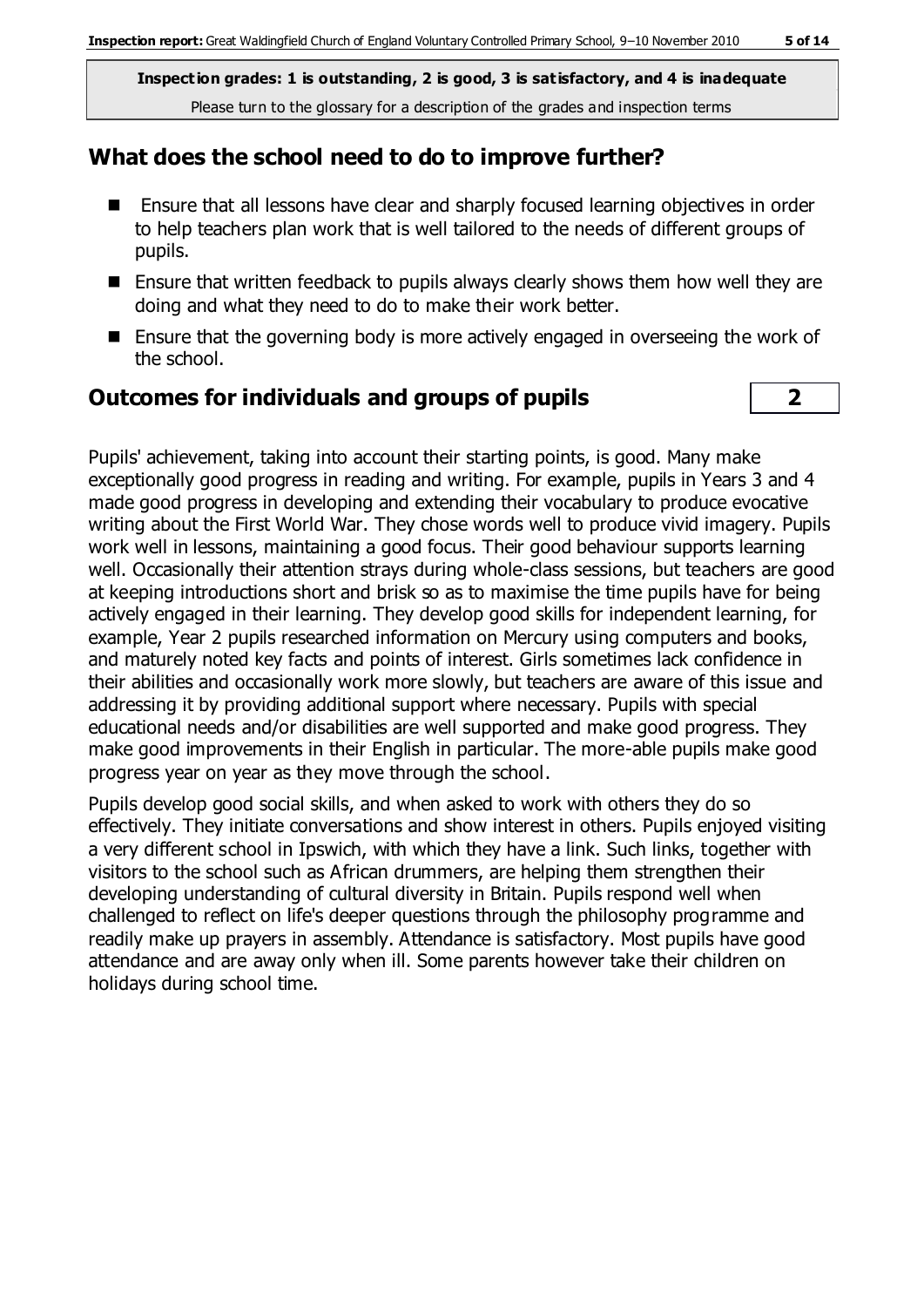These are the grades for pupils' outcomes

| Pupils' achievement and the extent to which they enjoy their learning                                                     | $\overline{\mathbf{2}}$ |
|---------------------------------------------------------------------------------------------------------------------------|-------------------------|
| Taking into account:<br>Pupils' attainment <sup>1</sup>                                                                   | $\mathcal{P}$           |
| The quality of pupils' learning and their progress                                                                        | $\mathcal{L}$           |
| The quality of learning for pupils with special educational needs and/or disabilities<br>and their progress               | $\mathcal{P}$           |
| The extent to which pupils feel safe                                                                                      | $\overline{2}$          |
| Pupils' behaviour                                                                                                         | $\overline{2}$          |
| The extent to which pupils adopt healthy lifestyles                                                                       |                         |
| The extent to which pupils contribute to the school and wider community                                                   |                         |
| The extent to which pupils develop workplace and other skills that will contribute to<br>their future economic well-being | $\mathbf{2}$            |
| Taking into account:<br>Pupils' attendance <sup>1</sup>                                                                   |                         |
| The extent of pupils' spiritual, moral, social and cultural development                                                   | 2                       |

<sup>1</sup> The grades for attainment and attendance are: 1 is high; 2 is above average; 3 is broadly average; and 4 is low

## **How effective is the provision?**

Teachers manage and organise classrooms well and establish good working relationships with pupils. The pace of lessons is generally good, and good use is made of teaching assistants to support learning. Questioning effectively probes pupils' understanding. In the best lessons, questions are tailored well for different ability groups. Tasks and activities are interesting and, hence, engage pupils well but they are not always closely enough matched to their needs and sometimes opportunities are missed to get the most out of cross-curricular activities. This is because teachers do not always draw out in sufficient detail what they want pupils to learn, especially different groups of pupils. Ongoing feedback from teachers as pupils work is relevant and precise and makes a palpable difference to their learning. Teachers assess progress very carefully so that they have a strong understanding of individual pupils' learning. There are some good examples of written feedback but the use of constructive comments for improvement is not consistent.

The use of cross-curricular themes is developing well and provides pupils with relevant and interesting experiences. Very good use is made of the external environment for learning. Strong links with the local church enable the school to provide positive spiritual experiences and a sense of community responsibility.

Care, guidance and support are good and ensure that pupils are kept safe and receive the support they need, especially those who are vulnerable. Good relationships with specialist agencies and other professionals ensure pupils' well-being. Pupils who join the school after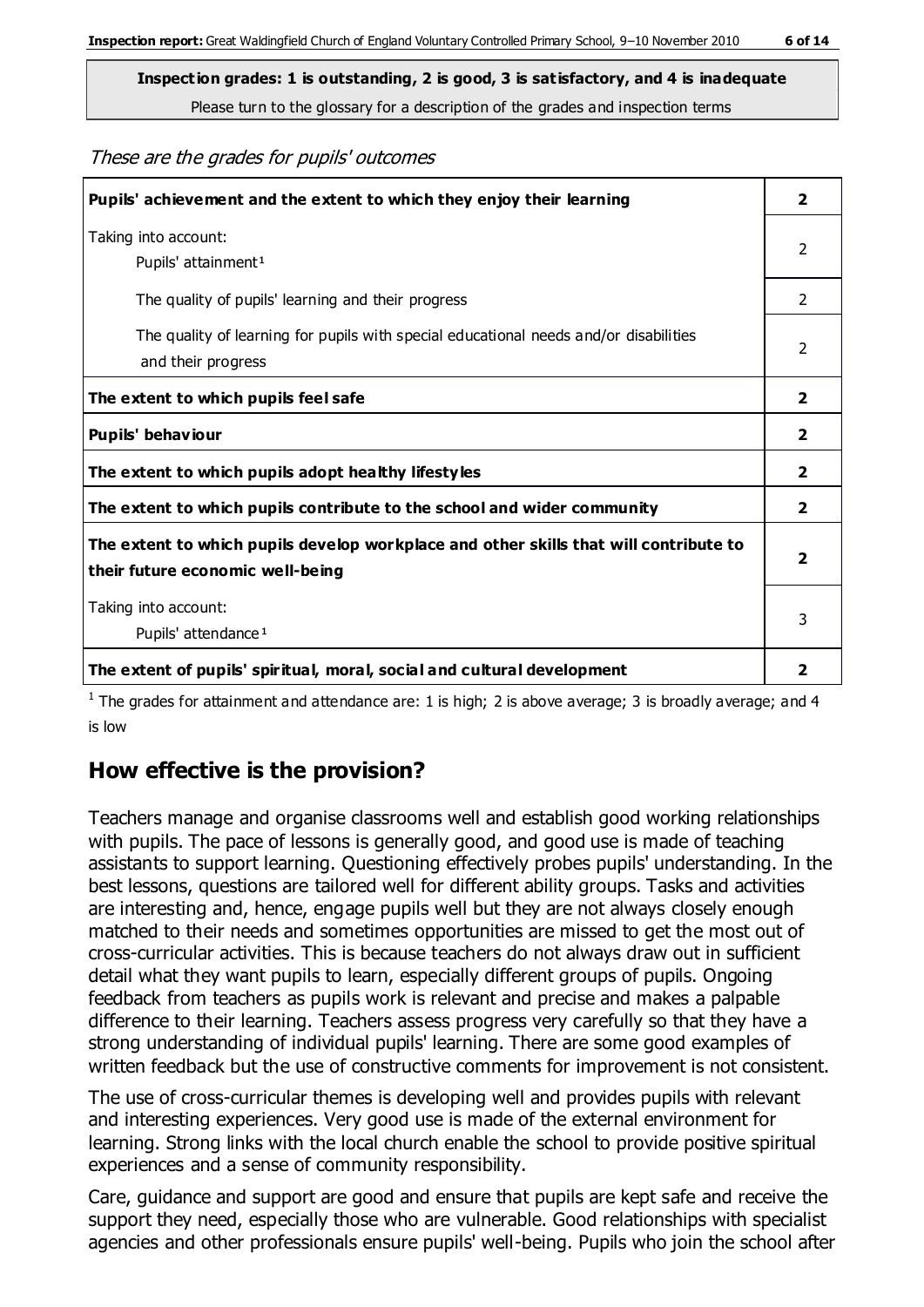the start of Reception are settled well into the school through, for example, a 'buddy' system.

These are the grades for the quality of provision

| The quality of teaching                                                                                    |  |
|------------------------------------------------------------------------------------------------------------|--|
| Taking into account:<br>The use of assessment to support learning                                          |  |
| The extent to which the curriculum meets pupils' needs, including, where relevant,<br>through partnerships |  |
| The effectiveness of care, guidance and support                                                            |  |

### **How effective are leadership and management?**

The headteacher has established good teamwork amongst staff and all are working towards common aims. Leadership roles are clearly defined so that all, including those new to their role, have a clear idea of what they are expected to do, especially to support development of teaching and learning. Senior leaders monitor and track individual pupils' progress very effectively and use the resulting information to identify where additional support is needed. Lower attainers are particularly well supported as a result. Senior leaders pick up broader patterns in performance reasonably well and identify, for example, that girls are not always as confident in mathematics. Pupils are included well in all activities and staff are alert to any individuals or groups who are not accessing the curriculum or other activities. Overall, good attention is paid to equality of opportunity. The governing body meets regularly and has a reasonable idea of the school's strengths and weaknesses. They play an effective role in ensuring health and safety and in supporting the school's financial management, but are not actively enough engaged in overseeing the work of the school.

Procedures for safeguarding pupils are good. Thorough attention is paid to health and safety. The school has established good local partnerships and relationships with other professionals as well as parents and carers. Links with the local community are strong and support the school's promotion of community cohesion. Senior leaders have a good understanding of the school's context and has established links with a school in Ipswich to enable its pupils to have first-hand contact with those from different ethnic and religious backgrounds. There suitable plans to build further on the exchange of visits that have taken place and to develop its global links.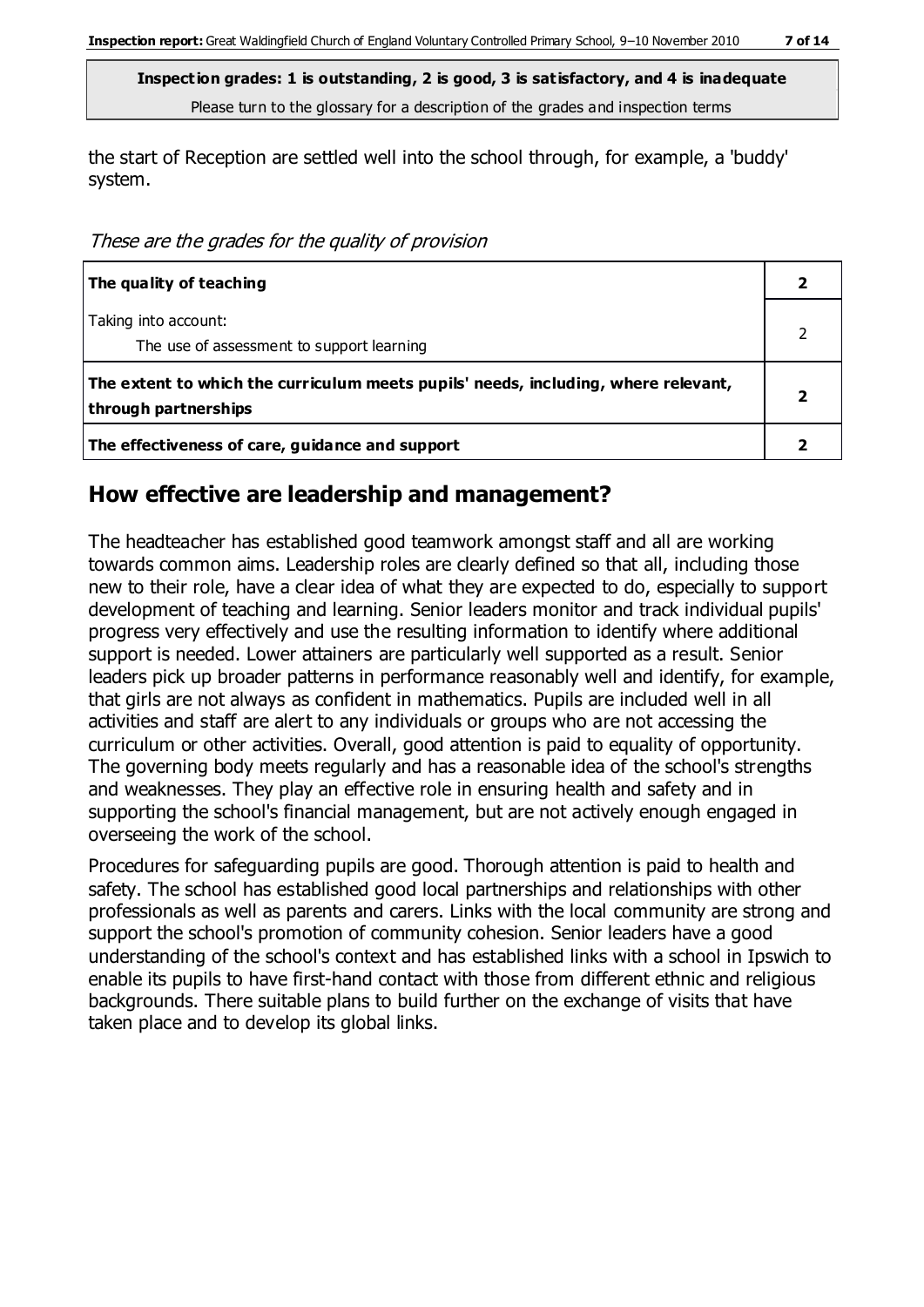These are the grades for leadership and management

| The effectiveness of leadership and management in embedding ambition and driving<br>improvement                                                                  |                |
|------------------------------------------------------------------------------------------------------------------------------------------------------------------|----------------|
| Taking into account:<br>The leadership and management of teaching and learning                                                                                   | 2              |
| The effectiveness of the governing body in challenging and supporting the<br>school so that weaknesses are tackled decisively and statutory responsibilities met | 3              |
| The effectiveness of the school's engagement with parents and carers                                                                                             | $\mathbf{2}$   |
| The effectiveness of partnerships in promoting learning and well-being                                                                                           | $\mathbf{2}$   |
| The effectiveness with which the school promotes equality of opportunity and tackles<br>discrimination                                                           | 2              |
| The effectiveness of safeguarding procedures                                                                                                                     | $\overline{2}$ |
| The effectiveness with which the school promotes community cohesion                                                                                              |                |
| The effectiveness with which the school deploys resources to achieve value for money                                                                             | 2              |

## **Early Years Foundation Stage**

Attainment on entry varies from year to year, especially where year groups are particularly small. It is often below age-related expectations in aspects of literacy such as reading and writing and numeracy, especially calculating skills. Children currently in the Reception class began with attainment that was broadly at the levels expected for their age. They are making good progress in their learning because of the good teaching. Activities, especially literacy, are well structured to help children develop their learning independently, although very occasionally they are too open-ended. Role play is used very effectively to develop children's confidence in speaking and their imagination. Questioning focuses well on extending children's thinking and stimulating their curiosity. A strong focus on letters and their sounds is making a big difference to children's writing so that standards are improving.

Staff take many opportunities to promote children's personal and social development so that they get better at sharing resources and working with one another. They enjoy eating fruit at snack and lunch time and understand that it is good for them. Future building plans are taking into account the need to improve the quality of the outdoor area, which currently limits the opportunities for indoor and outdoor activities to be available at the same time. However, children are taken out daily and the school grounds and the local area are used well to promote a wide range of work, including physical development.

Leadership and management are good. Work is very effectively assessed and feedback to children is excellent, both orally and in their written work through the use of symbols they recognise and understand. Relationships with parents and carers are strong and good liaison with feeder playschool and pre-school settings ensures that children settle quickly when joining the school.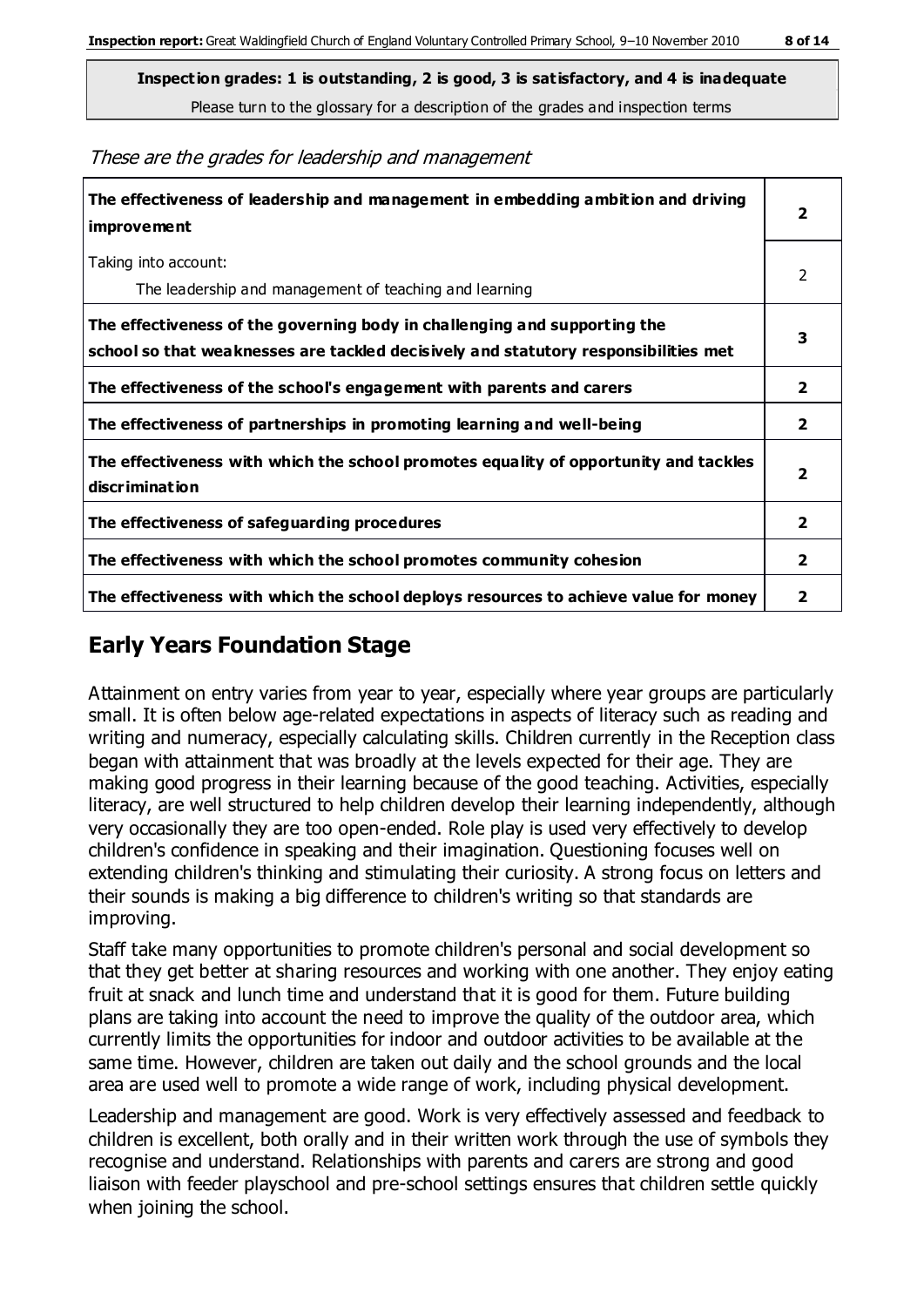**Inspection grades: 1 is outstanding, 2 is good, 3 is satisfactory, and 4 is inadequate**

Please turn to the glossary for a description of the grades and inspection terms

These are the grades for the Early Years Foundation Stage

| Overall effectiveness of the Early Years Foundation Stage                             |  |
|---------------------------------------------------------------------------------------|--|
| Taking into account:<br>Outcomes for children in the Early Years Foundation Stage     |  |
| The quality of provision in the Early Years Foundation Stage                          |  |
| The effectiveness of leadership and management of the Early Years Foundation<br>Stage |  |

## **Views of parents and carers**

Parents and carers are very satisfied with the school and what it provides for their children. They are particularly happy with the enjoyment their child derives from school, the progress that their child is making and that the school keeps their child safe. A small number would like more information about their child's progress. Inspectors judged that the school shares a good range of progress information with parents and carers, as well as information on where their child can improve.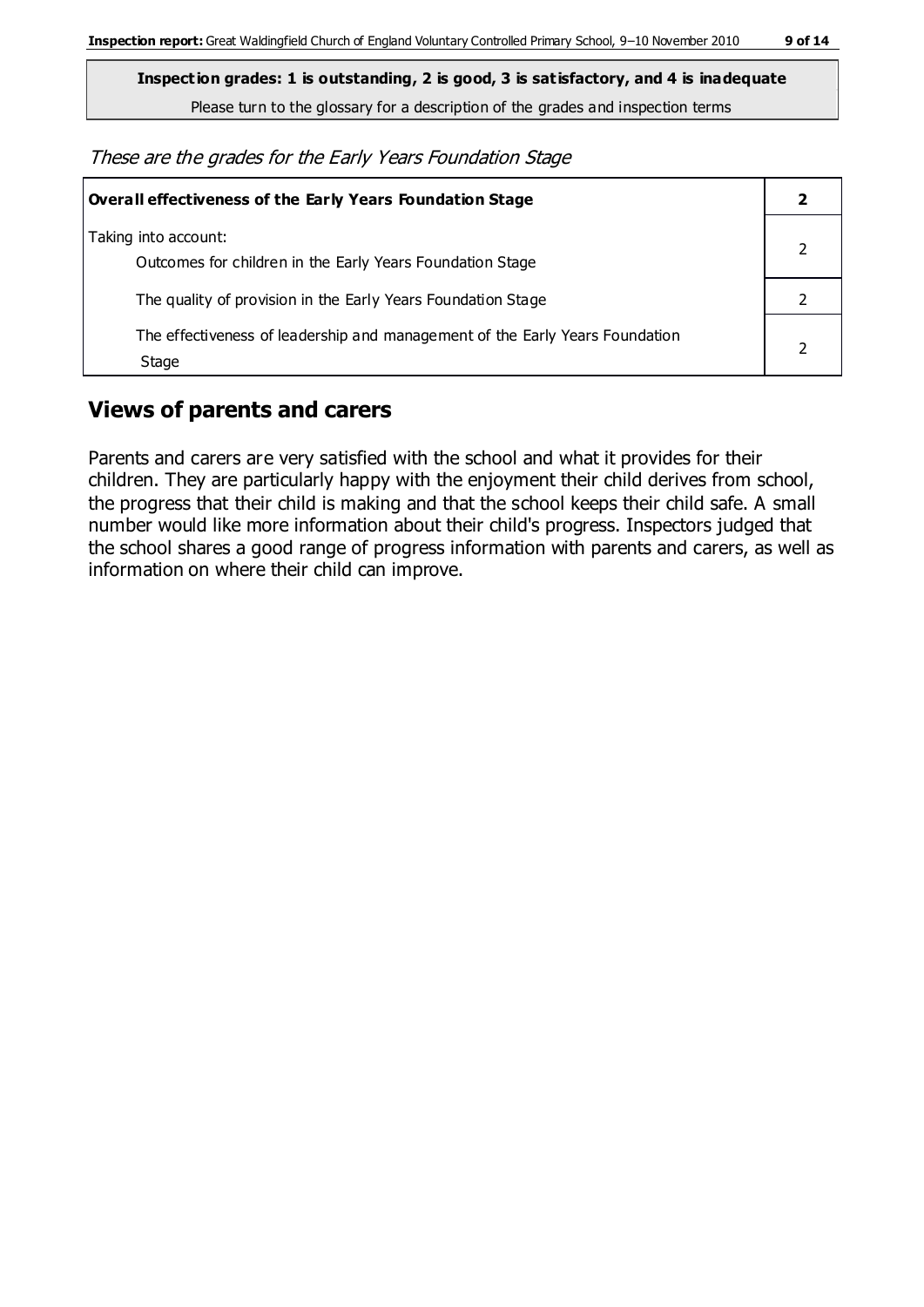#### **Responses from parents and carers to Ofsted's questionnaire**

Ofsted invited all the registered parents and carers of pupils registered at Great Waldingfield Church of England Voluntary Controlled Primary School to complete a questionnaire about their views of the school.

In the questionnaire, parents and carers were asked to record how strongly they agreed with 13 statements about the school. The inspection team received 25 completed questionnaires by the end of the on-site inspection. In total, there are 86 pupils registered at the school.

| <b>Statements</b>                                                                                                                                                                                                                                       | <b>Strongly</b><br>agree |               | Agree          |               | <b>Disagree</b> |               | <b>Strongly</b><br>disagree |               |
|---------------------------------------------------------------------------------------------------------------------------------------------------------------------------------------------------------------------------------------------------------|--------------------------|---------------|----------------|---------------|-----------------|---------------|-----------------------------|---------------|
|                                                                                                                                                                                                                                                         | <b>Total</b>             | $\frac{0}{0}$ | <b>Total</b>   | $\frac{0}{0}$ | <b>Total</b>    | $\frac{0}{0}$ | <b>Total</b>                | $\frac{1}{2}$ |
| My child enjoys school                                                                                                                                                                                                                                  | 16                       | 64            | 9              | 36            | 0               | 0             | $\mathbf 0$                 | $\mathbf 0$   |
| The school keeps my child<br>safe                                                                                                                                                                                                                       | 14                       | 56            | 10             | 40            | 0               | 0             | $\mathbf 0$                 | $\mathbf 0$   |
| My school informs me about<br>my child's progress                                                                                                                                                                                                       | 11                       | 44            | 10             | 40            | 3               | 12            | $\mathbf 0$                 | $\mathbf 0$   |
| My child is making enough<br>progress at this school                                                                                                                                                                                                    | 14                       | 56            | 11             | 44            | 0               | 0             | $\mathbf 0$                 | $\mathbf 0$   |
| The teaching is good at this<br>school                                                                                                                                                                                                                  | 15                       | 60            | $\overline{7}$ | 28            | 0               | 0             | 0                           | $\mathbf 0$   |
| The school helps me to<br>support my child's learning                                                                                                                                                                                                   | 17                       | 68            | 8              | 32            | 0               | 0             | $\mathbf 0$                 | $\mathbf 0$   |
| The school helps my child to<br>have a healthy lifestyle                                                                                                                                                                                                | 16                       | 64            | 9              | 36            | 0               | $\mathbf 0$   | $\mathbf 0$                 | $\mathbf 0$   |
| The school makes sure that<br>my child is well prepared for<br>the future (for example<br>changing year group,<br>changing school, and for<br>children who are finishing<br>school, entering further or<br>higher education, or entering<br>employment) | 10                       | 40            | 11             | 44            | $\mathbf 0$     | $\mathbf 0$   | $\mathbf 0$                 | $\mathbf 0$   |
| The school meets my child's<br>particular needs                                                                                                                                                                                                         | 13                       | 52            | 8              | 32            | 1               | 4             | $\mathbf 0$                 | $\mathbf 0$   |
| The school deals effectively<br>with unacceptable behaviour                                                                                                                                                                                             | 13                       | 52            | 7              | 28            | $\overline{2}$  | 8             | 0                           | 0             |
| The school takes account of<br>my suggestions and concerns                                                                                                                                                                                              | 13                       | 52            | 11             | 44            | 0               | 0             | 0                           | $\mathbf{0}$  |
| The school is led and<br>managed effectively                                                                                                                                                                                                            | 14                       | 56            | 8              | 32            | $\overline{2}$  | 8             | $\mathbf 0$                 | $\mathbf 0$   |
| Overall, I am happy with my<br>child's experience at this<br>school                                                                                                                                                                                     | 17                       | 68            | 8              | 32            | $\pmb{0}$       | $\pmb{0}$     | $\mathbf 0$                 | $\mathbf 0$   |

The table above summarises the responses that parents and carers made to each statement. The percentages indicate the proportion of parents and carers giving that response out of the total number of completed questionnaires. Where one or more parents and carers chose not to answer a particular question, the percentages will not add up to 100%.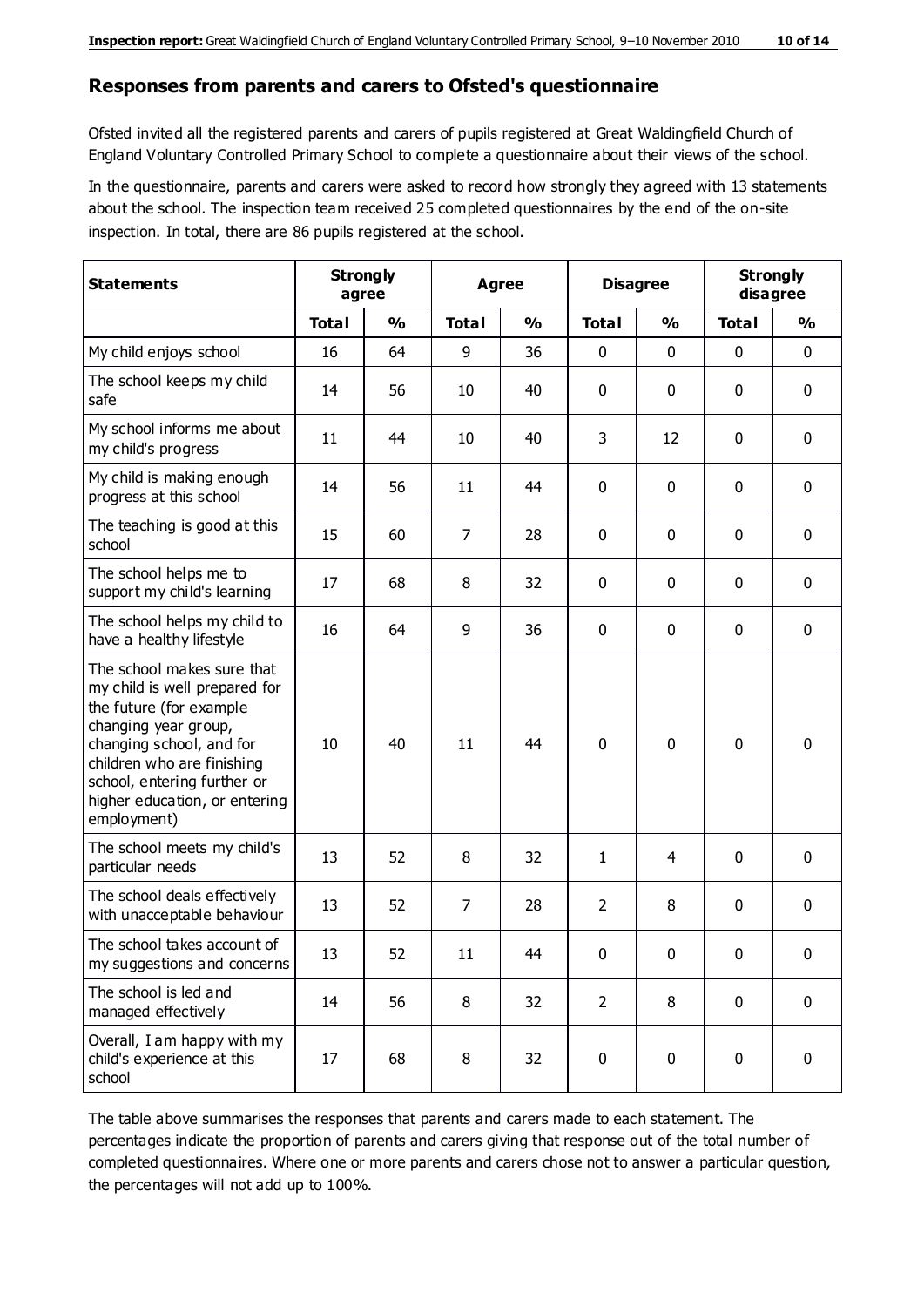## **Glossary**

| Grade   | <b>Judgement</b> | <b>Description</b>                                                                                                                                                                                                            |
|---------|------------------|-------------------------------------------------------------------------------------------------------------------------------------------------------------------------------------------------------------------------------|
| Grade 1 | Outstanding      | These features are highly effective. An outstanding school<br>provides exceptionally well for all its pupils' needs.                                                                                                          |
| Grade 2 | Good             | These are very positive features of a school. A school that<br>is good is serving its pupils well.                                                                                                                            |
| Grade 3 | Satisfactory     | These features are of reasonable quality. A satisfactory<br>school is providing adequately for its pupils.                                                                                                                    |
| Grade 4 | Inadequate       | These features are not of an acceptable standard. An<br>inadequate school needs to make significant improvement<br>in order to meet the needs of its pupils. Ofsted inspectors<br>will make further visits until it improves. |

## **What inspection judgements mean**

## **Overall effectiveness of schools**

|                       | Overall effectiveness judgement (percentage of schools) |      |                     |                   |
|-----------------------|---------------------------------------------------------|------|---------------------|-------------------|
| <b>Type of school</b> | <b>Outstanding</b>                                      | Good | <b>Satisfactory</b> | <b>Inadequate</b> |
| Nursery schools       | 58                                                      | 36   | 4                   | 2                 |
| Primary schools       | 8                                                       | 43   | 40                  | 9                 |
| Secondary schools     | 10                                                      | 35   | 42                  | 13                |
| Sixth forms           | 13                                                      | 39   | 45                  | 3                 |
| Special schools       | 33                                                      | 42   | 20                  | 4                 |
| Pupil referral units  | 18                                                      | 40   | 29                  | 12                |
| All schools           | 11                                                      | 42   | 38                  | 9                 |

New school inspection arrangements were introduced on 1 September 2009. This means that inspectors now make some additional judgements that were not made previously.

The data in the table above are for the period 1 September 2009 to 31 March 2010 and are the most recently published data available (see **[www.ofsted.gov.uk](http://www.ofsted.gov.uk/)**). Please note that the sample of schools inspected during the autumn and spring terms 2009/10 was not representative of all schools nationally, as weaker schools are inspected more frequently than good or outstanding schools.

Percentages are rounded and do not always add exactly to 100. Secondary school figures include those that have sixth forms, and sixth form figures include only the data specifically for sixth form inspection judgements.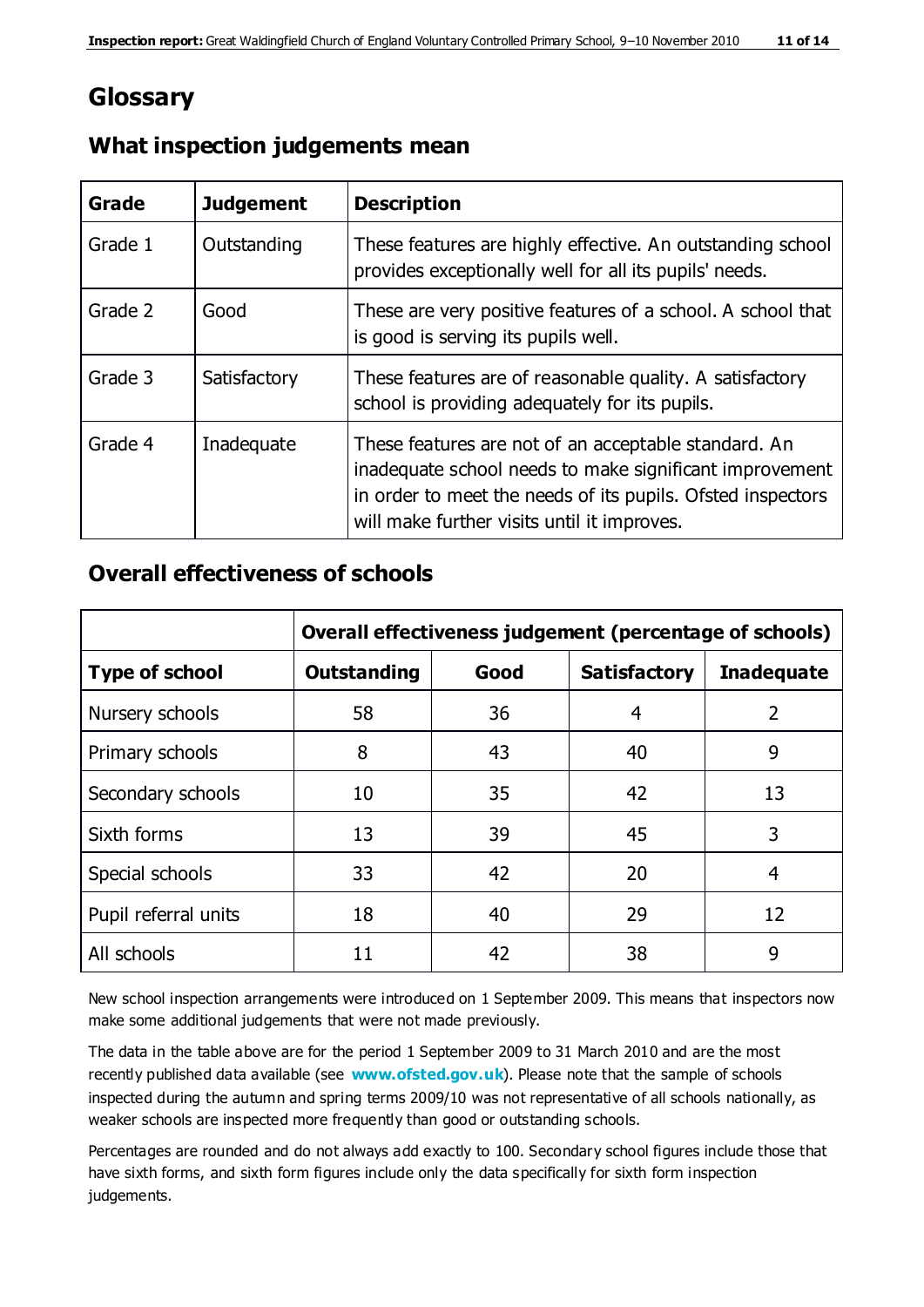# **Common terminology used by inspectors**

| Achievement:                  | the progress and success of a pupil in their learning,<br>development or training.                                                                                                                                                          |  |
|-------------------------------|---------------------------------------------------------------------------------------------------------------------------------------------------------------------------------------------------------------------------------------------|--|
| Attainment:                   | the standard of the pupils' work shown by test and<br>examination results and in lessons.                                                                                                                                                   |  |
| Capacity to improve:          | the proven ability of the school to continue<br>improving. Inspectors base this judgement on what<br>the school has accomplished so far and on the quality<br>of its systems to maintain improvement.                                       |  |
| Leadership and management:    | the contribution of all the staff with responsibilities,<br>not just the headteacher, to identifying priorities,<br>directing and motivating staff and running the school.                                                                  |  |
| Learning:                     | how well pupils acquire knowledge, develop their<br>understanding, learn and practise skills and are<br>developing their competence as learners.                                                                                            |  |
| <b>Overall effectiveness:</b> | inspectors form a judgement on a school's overall<br>effectiveness based on the findings from their<br>inspection of the school. The following judgements,<br>in particular, influence what the overall effectiveness<br>judgement will be. |  |
|                               | The school's capacity for sustained<br>improvement.                                                                                                                                                                                         |  |
|                               | Outcomes for individuals and groups of pupils.                                                                                                                                                                                              |  |
|                               | The quality of teaching.                                                                                                                                                                                                                    |  |
|                               | The extent to which the curriculum meets<br>pupils' needs, including, where relevant,<br>through partnerships.                                                                                                                              |  |
|                               | The effectiveness of care, guidance and<br>ш<br>support.                                                                                                                                                                                    |  |
| Progress:                     | the rate at which pupils are learning in lessons and<br>over longer periods of time. It is often measured by<br>comparing the pupils' attainment at the end of a key<br>stage with their attainment when they started.                      |  |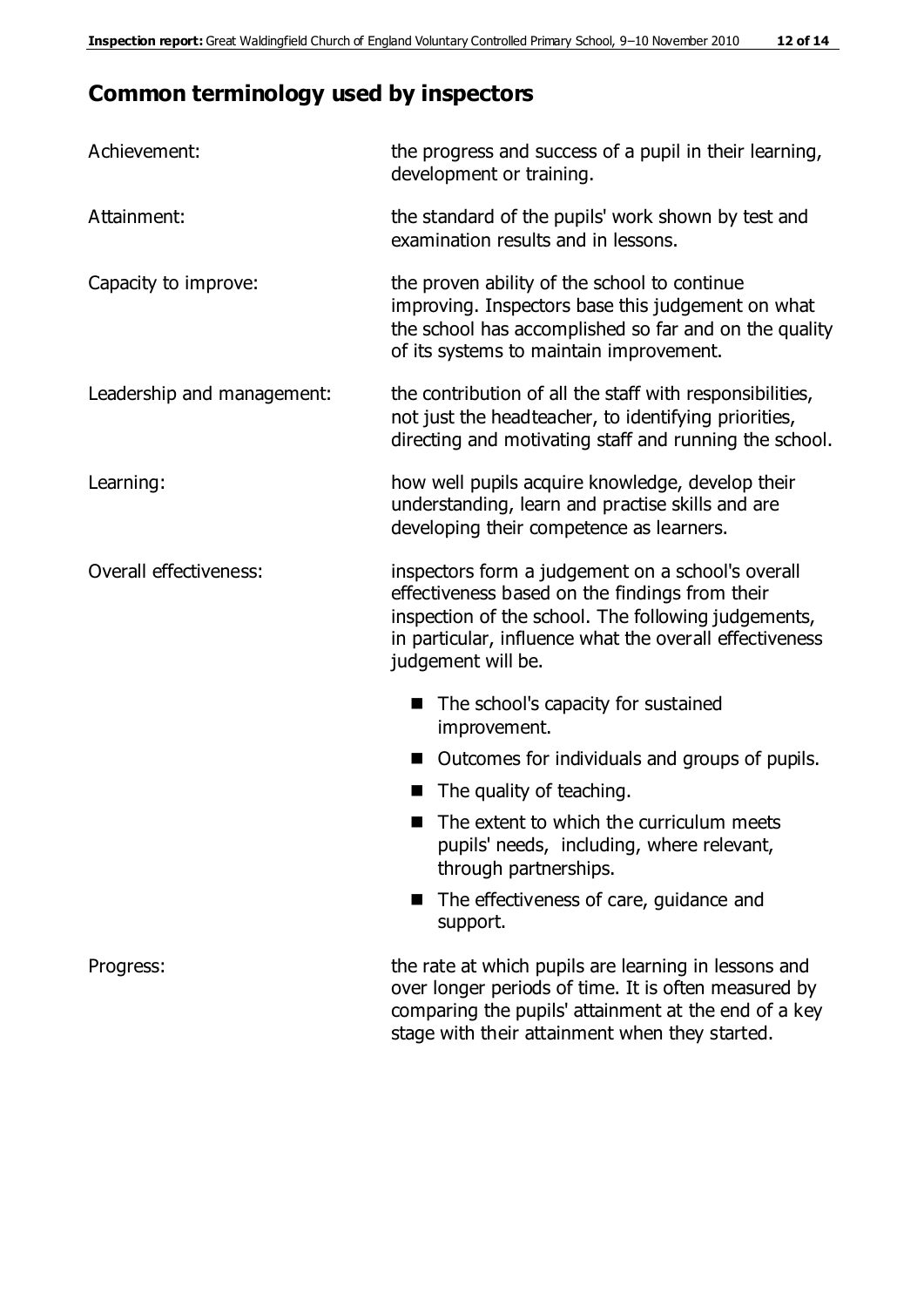## **This letter is provided for the school, parents and carers to share with their children. It describes Ofsted's main findings from the inspection of their school.**



12 November 2010

#### Dear Pupils

#### **Inspection of Great Waldingfield Church of England Voluntary Controlled Primary School, Sudbury, CO10 0RR**

Thank you for making us so welcome when we visited your school. We enjoyed talking to you and hearing your views. The school provides you with a good education and you make good progress in your learning. In lessons, you focus well on your tasks and help each other effectively. You also develop into well-rounded individuals because of the wide range of activities you are given to do. Most of you enjoy taking exercise and eating fruit, although some of you have a little too much cake and chocolate in your lunch boxes. You behave well in and around the school and older children are good at looking after younger ones. Good links with the local village mean you do lots of community activities and learn about becoming good citizens. The school looks after you very well and makes sure that all of you are included in all activities.

We have asked the school to help you to learn even more by making sure that you are always given a clear and precise idea of what it is that you need to have achieved by the end of each lesson, and that work is not too easy or too hard. We have also asked the teachers to make sure that they follow up on the good feedback they give you during lessons with useful pointers for improvement when they mark your work. You can help to improve your work by making sure you respond to comments and check with your teachers about what they expect you to learn in lessons.

Your headteacher works well with other staff to help the school to become the best it can. The governing body support her well. We have asked them to help in the drive for further improvement by playing a more active role in overseeing the work of the school.

Thank you again for answering our questions and helping with the inspection.

Yours sincerely

Gulshanbir Kayembe Lead inspector